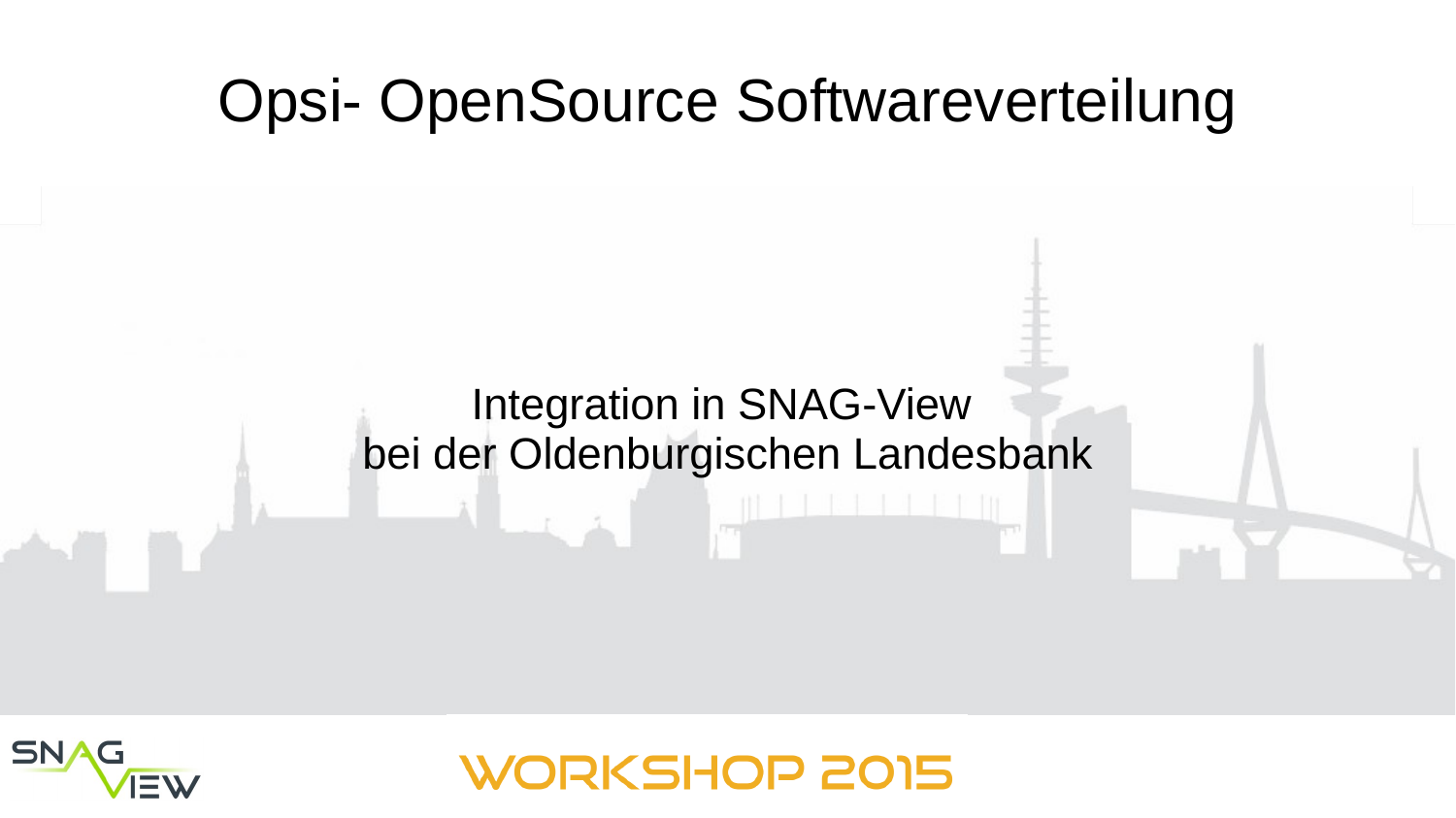### Zur Person

**RKSHOP 2015** 

- Udo Stachowiak
- Systemberater bei der Sector Nord AG
- Schwerpunkt SystemMonitoring m. SNAG-View
- Projekt 'Opsi-Monitoring mit SNAG-View' bei der Oldenburgischen Landesbank (OLB)

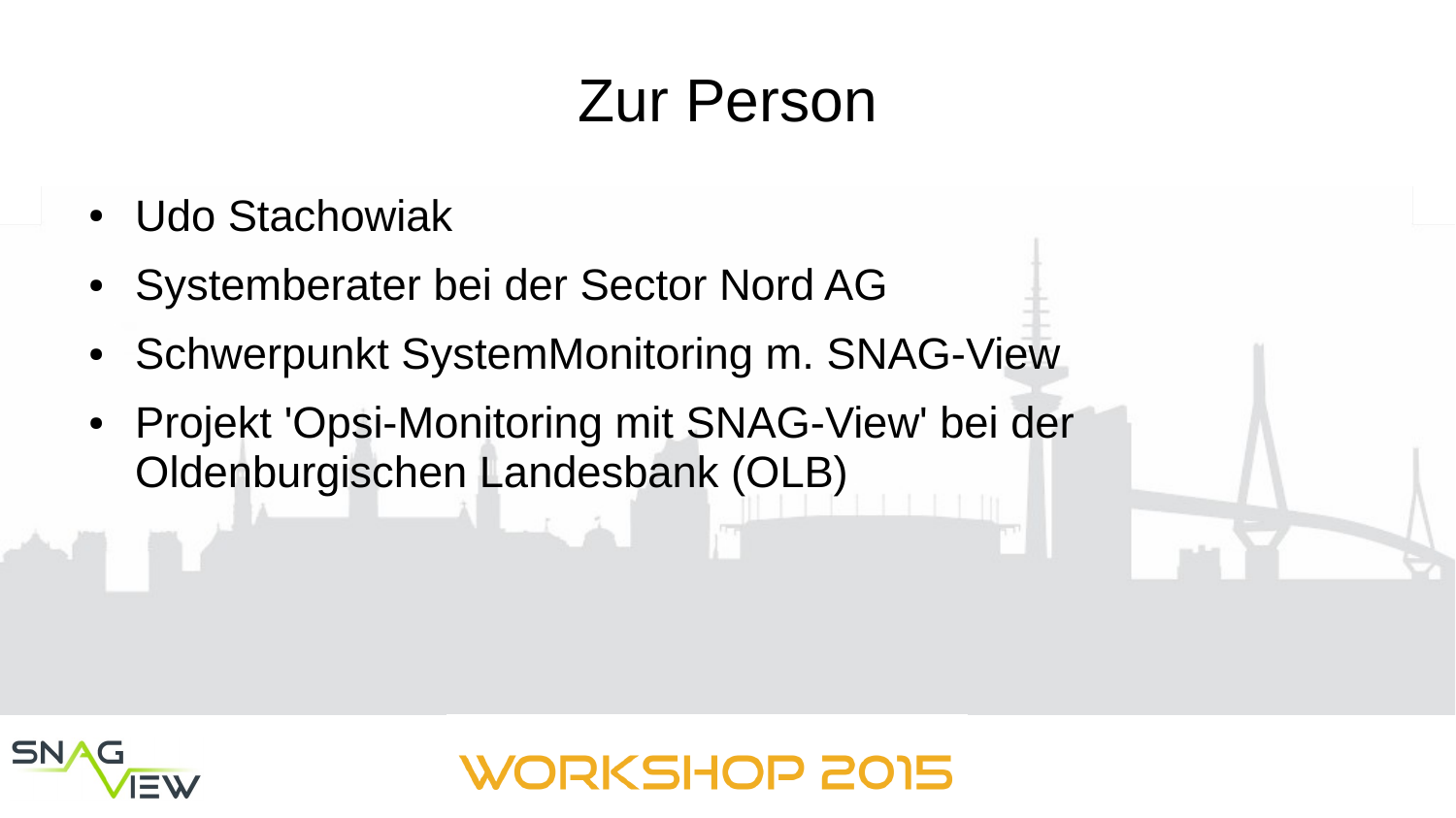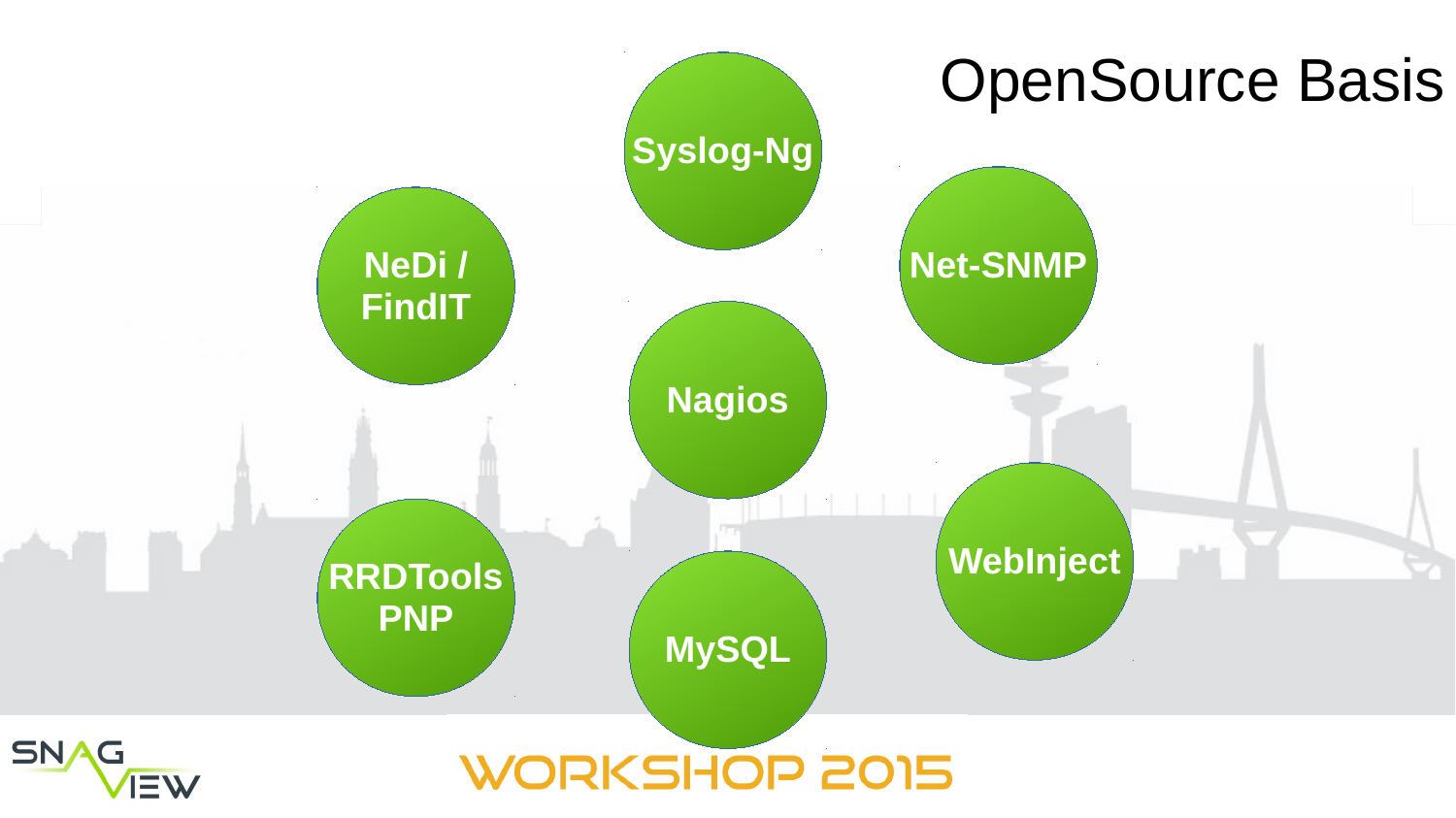# Monitoring mit SNAG-View / Nagios

- Checkengine für Aktives Monitoring
- SNAG-View ist in der Basis Nagios-kompatible
- Im Detail gibt es einige Besonderheiten zu beachten
	- Konfiguration per DB
	- **Serviceprofile**
	- Passwort-Tresor
	- Performancedaten
	- Appliance (SV3.4)

#### **KSHOP 2015**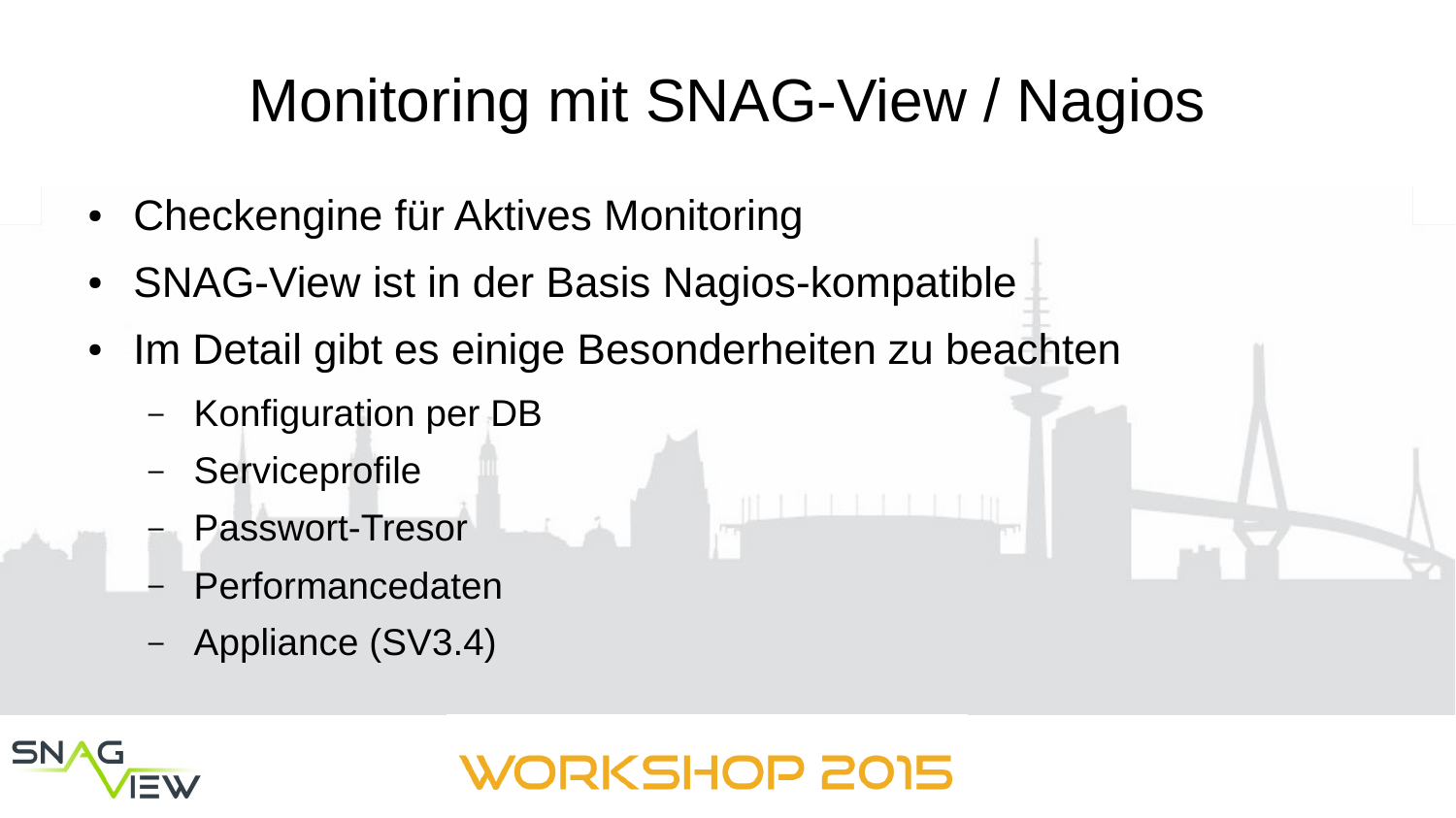## Opsi Nagios-Connector

- Monitoring-Schnittstelle der UIB für Opsi
- Co-Finanzierungsmodul
- Release 2013
- Erweiterung des Opsi-Webservice
- Nagios-konformes Plugin (UIB)
	- **Python**

SN,

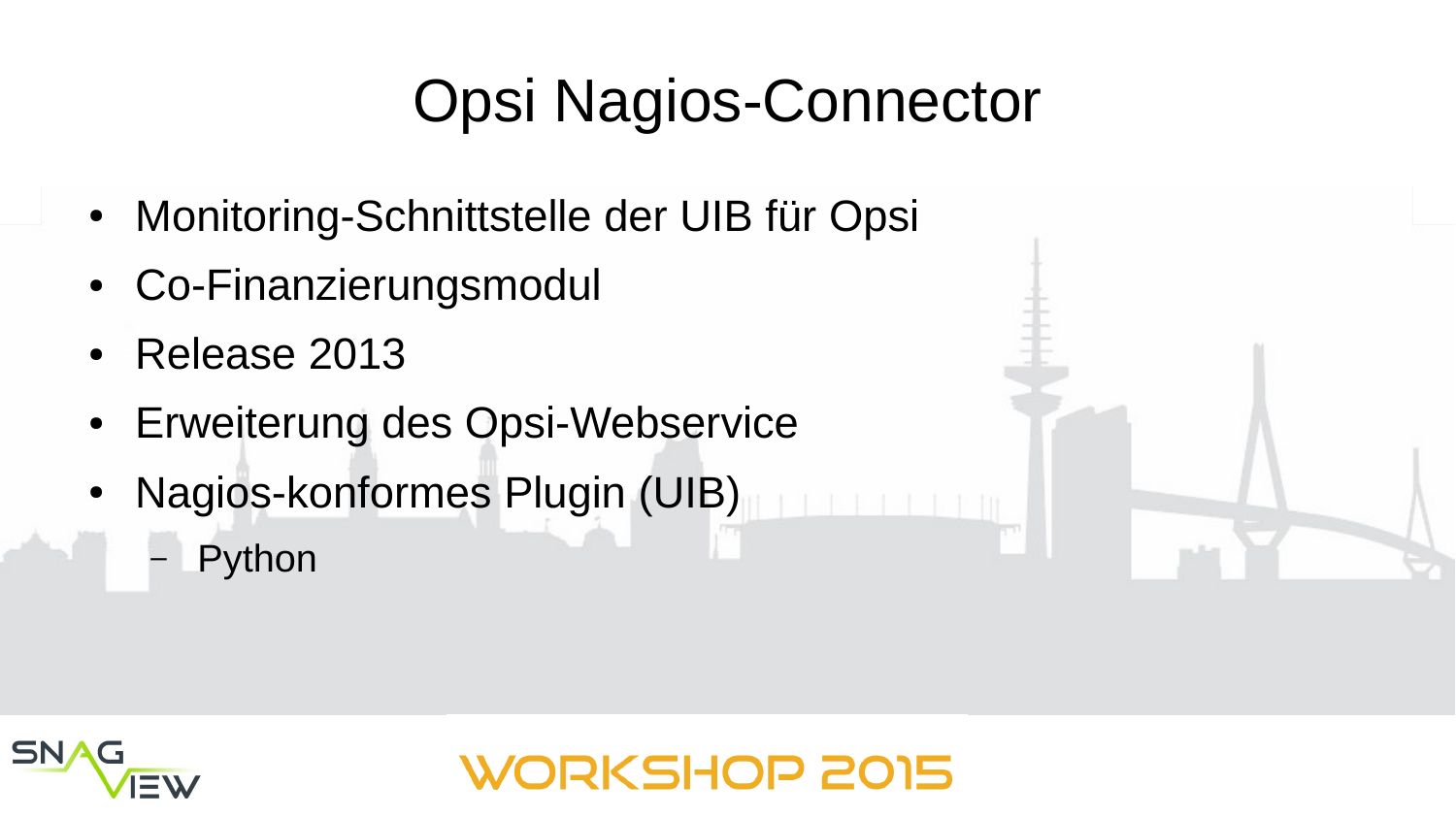# Opsi Nagios-Connector

- Opsi-Server
	- Status und Perfomance der Opsi-Server
- Monitoring von Software Rollouts
	- Ergebnis von Software Rollouts
	- Grupiert nach Clients oder Software
- Opsi-Client Überwachung
	- Einfaches Monitoring von Clients
	- Opsi-Client-Agent
	- Kein Ersatz für NSClient++

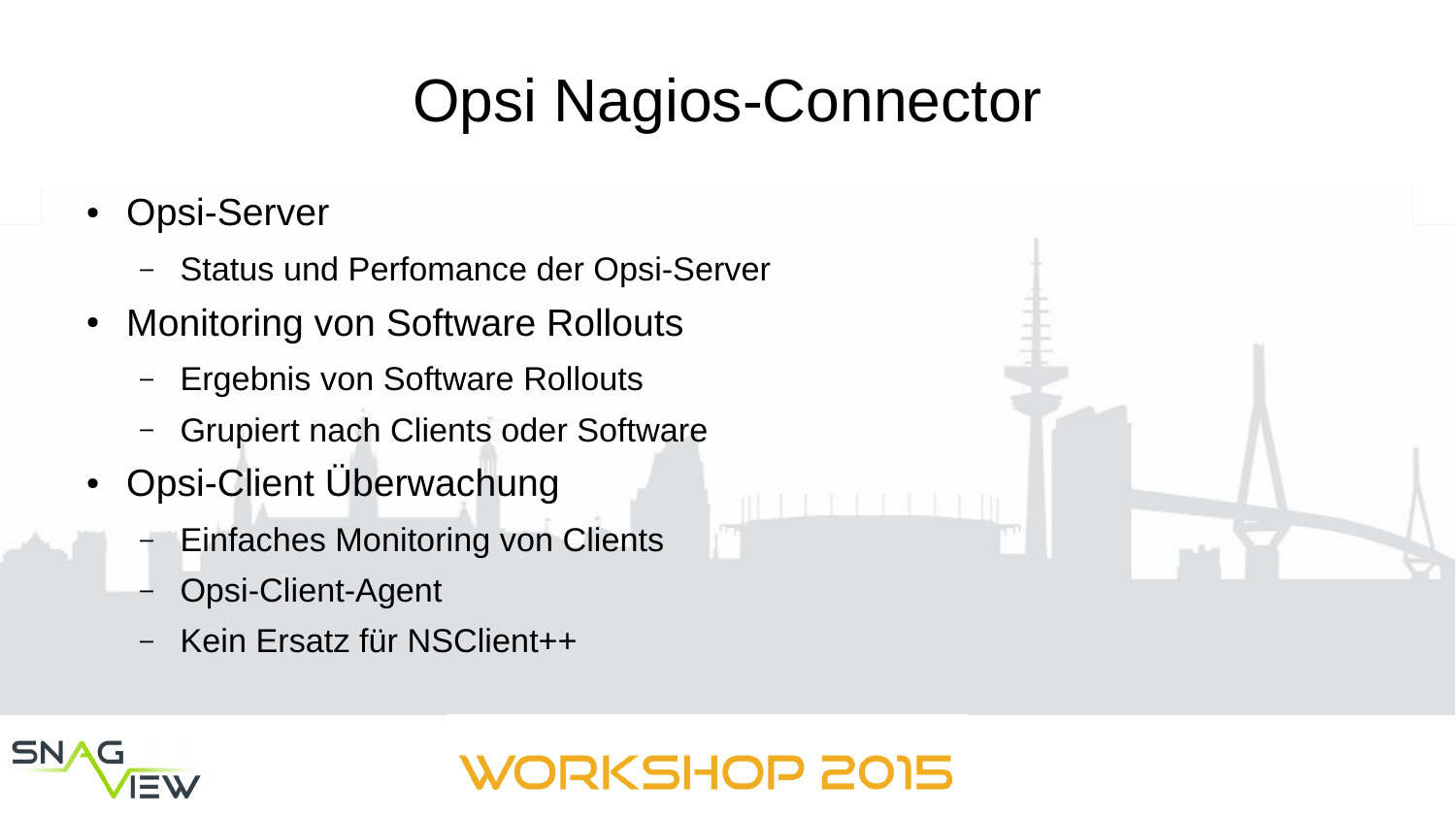**# check\_opsi.py -H opsiserver -P 4447 -u mon -p mon -t \ checkOpsiWebservice**

```
OK: Opsi Webservice has no Problem 
| requests=0;;;0; davrequests=0;;;0; rpcs=0;;;0; rpcerror=0;;;0; 
sessions=0;;;0; threads=2;;;0; virtmem=65;;;0; # cpu=0;;;0;100
```
**# check\_opsi.py -H opsiserver -P 4447 -u mon -p mon -t \ checkOpsiDiskUsage**

**OK: DiskUsage from ressource '/depot' is ok. (available: '33.68'GB). DiskUsage from ressource '/configed' is ok. (available: '33.68'GB). DiskUsage from ressource '/repository' is ok. (available: '33.68'GB). DiskUsage from ressource '/' is ok. (available: '33.68'GB)**

**WORKSHOP 2015** 

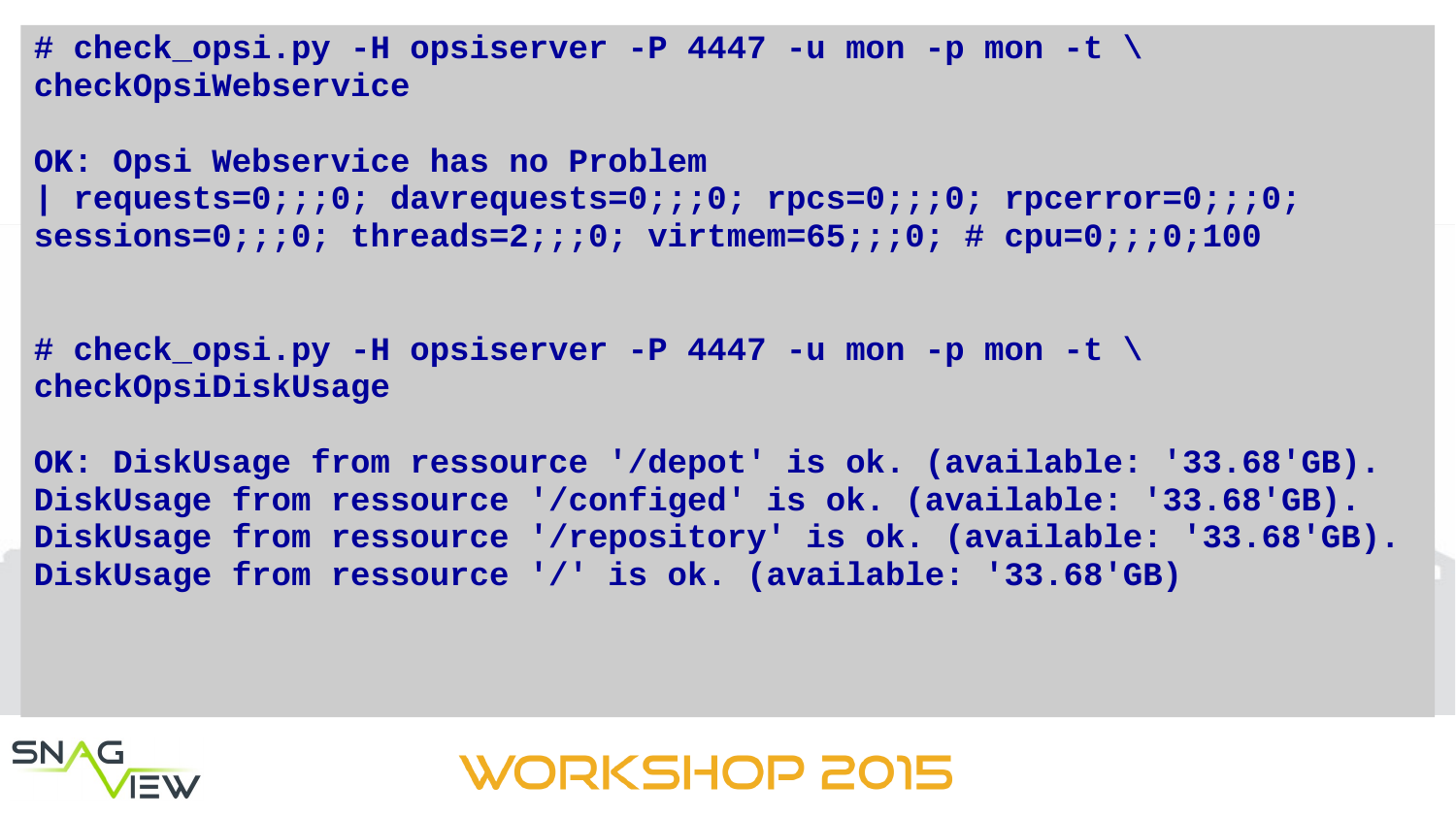**# check\_opsi.py -H opsiserver -P 4447 -u mon -p mon -t \ checkClientStatus -c opsiclient**

**WARNING: opsi-client sec-pc-ustwin.sectornord.local has been seen today. Actions set for products: 'swaudit (setup)'**

**# check\_opsi.py -H opsiserver -P 4447 -u mon -p mon -t \ checkProductStatus -e opsi-client-agent**

**OK: No Problem found for productIds: 'opsi-client-agent'**

**# check\_opsi.py -H opsiserver -P 4447 -u mon -p mon -t checkOpsiDepotSyncStatus**

**OK: Syncstate ok for depots: 'opsidemo.sectornord.local'**